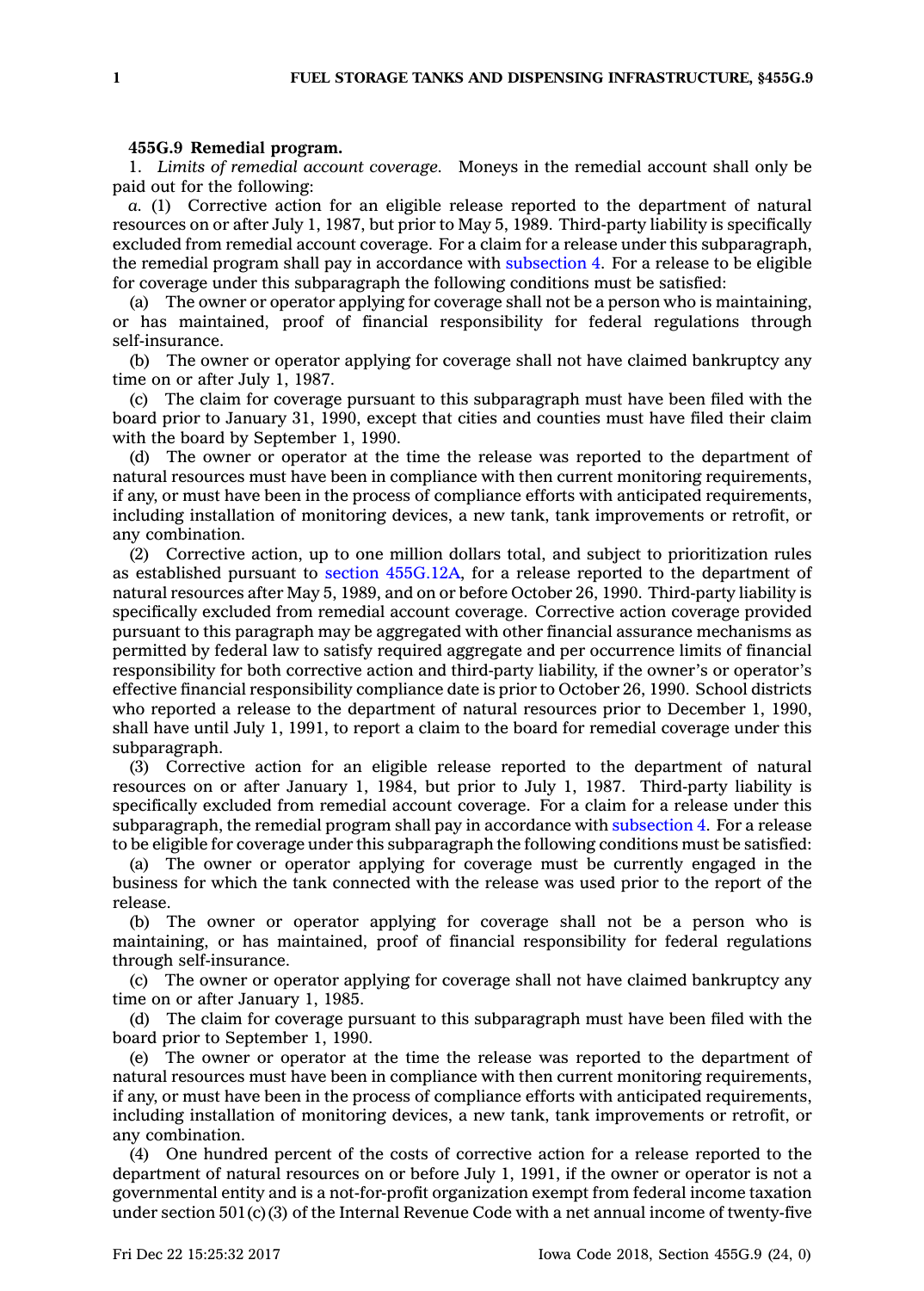thousand dollars or less for the year 1990, and if the tank which is the subject of the corrective action is <sup>a</sup> registered tank and is under one thousand one hundred gallons capacity.

(5) For the purposes of calculating corrective action costs under this paragraph, corrective action shall include the cost of <sup>a</sup> tank system upgrade required by section [455B.474,](https://www.legis.iowa.gov/docs/code/455B.474.pdf) [subsection](https://www.legis.iowa.gov/docs/code/455B.474.pdf) 1, paragraph *"a"*, subparagraph (6), subparagraph division (i). Payments under this subparagraph shall be limited to <sup>a</sup> maximum of ten thousand dollars for any one site.

(6) For the purposes of calculating corrective action costs under this paragraph, corrective action shall include the costs associated with monitoring required by the rules adopted under section [455B.474,](https://www.legis.iowa.gov/docs/code/455B.474.pdf) subsection 1, paragraph *"a"*, subparagraph (6), but corrective action shall exclude monitoring used for leak detection required by rules adopted under section [455B.474,](https://www.legis.iowa.gov/docs/code/455B.474.pdf) [subsection](https://www.legis.iowa.gov/docs/code/455B.474.pdf) 1, paragraph *"a"*, subparagraph (1).

*b.* Corrective action and third-party liability for <sup>a</sup> release discovered on or after January 24, 1989, for which <sup>a</sup> responsible owner or operator able to pay cannot be found and for which the federal underground storage tank trust fund or other federal moneys do not provide coverage. For the purposes of this [section](https://www.legis.iowa.gov/docs/code/455G.9.pdf) property shall not be deeded or quitclaimed to the state or board in lieu of cleanup. Additionally, the ability to pay shall be determined after <sup>a</sup> claim has been filed. The board is not liable for any cost where either the responsible owner or operator, or both, have <sup>a</sup> net worth greater than fifteen thousand dollars, or where the responsible party can be determined. Third-party liability specifically excludes any claim, cause of action, or suit, for personal injury including, but not limited to, loss of use or of private enjoyment, mental anguish, false imprisonment, wrongful entry or eviction, humiliation, discrimination, or malicious prosecution.

*c.* Corrective action and third-party liability for <sup>a</sup> tank owned or operated by <sup>a</sup> financial institution eligible to participate in the remedial account under section [455G.16](https://www.legis.iowa.gov/docs/code/455G.16.pdf) if the prior owner or operator is unable to pay, if so authorized by the board as part of <sup>a</sup> condition or incentive for financial institution participation in the fund pursuant to section [455G.16](https://www.legis.iowa.gov/docs/code/455G.16.pdf). Third-party liability specifically excludes any claim, cause of action, or suit, for personal injury including, but not limited to, loss of use or of private enjoyment, mental anguish, false imprisonment, wrongful entry or eviction, humiliation, discrimination, or malicious prosecution.

*d.* One hundred percent of the costs of corrective action and third-party liability for <sup>a</sup> release situated on property acquired by <sup>a</sup> county for delinquent taxes pursuant to [chapters](https://www.legis.iowa.gov/docs/code/445.pdf) 445 [through](https://www.legis.iowa.gov/docs/code/445.pdf) 448, for which <sup>a</sup> responsible owner or operator able to pay, other than the county, cannot be found. A county is not <sup>a</sup> "responsible party" for <sup>a</sup> release in connection with property which it acquires in connection with delinquent taxes, and does not become <sup>a</sup> responsible party by sale or transfer of property so acquired. In such situations, the board may act as an agent for the county. Actual corrective action on the site shall be overseen by the department, the board, and <sup>a</sup> certified groundwater professional. Third-party liability specifically excludes any claim, cause of action, or suit, for personal injury including but not limited to loss of use or of private enjoyment, mental anguish, false imprisonment, wrongful entry or eviction, humiliation, discrimination, or malicious prosecution. Reasonable acquisition costs do not include any taxes or costs related to the collection of taxes.

*e.* Corrective action for <sup>a</sup> release reported to the department of natural resources after May 5, 1989, and on or before October 26, 1990, in connection with <sup>a</sup> tank owned or operated by <sup>a</sup> state agency or department which elects to participate in the remedial account pursuant to this paragraph. A state agency or department which does not receive <sup>a</sup> standing unlimited appropriation which may be used to pay for the costs of <sup>a</sup> corrective action may opt, with the approval of the board, to participate in the remedial account. As <sup>a</sup> condition of opting to participate in the remedial account, the agency or department shall pay all registration fees, storage tank management fees, environmental protection charges, and all other charges and fees upon all tanks owned or operated by the agency or department in the same manner as if the agency or department were <sup>a</sup> person required to maintain financial responsibility. Once an agency has opted to participate in the remedial program, it cannot opt out, and shall continue to pay all charges and fees upon all tanks owned or operated by the agency or department so long as the charges or fees are imposed on similarly situated tanks of <sup>a</sup> person required to maintain financial responsibility. The board shall by rule adopted pursuant to [chapter](https://www.legis.iowa.gov/docs/code//17A.pdf) 17A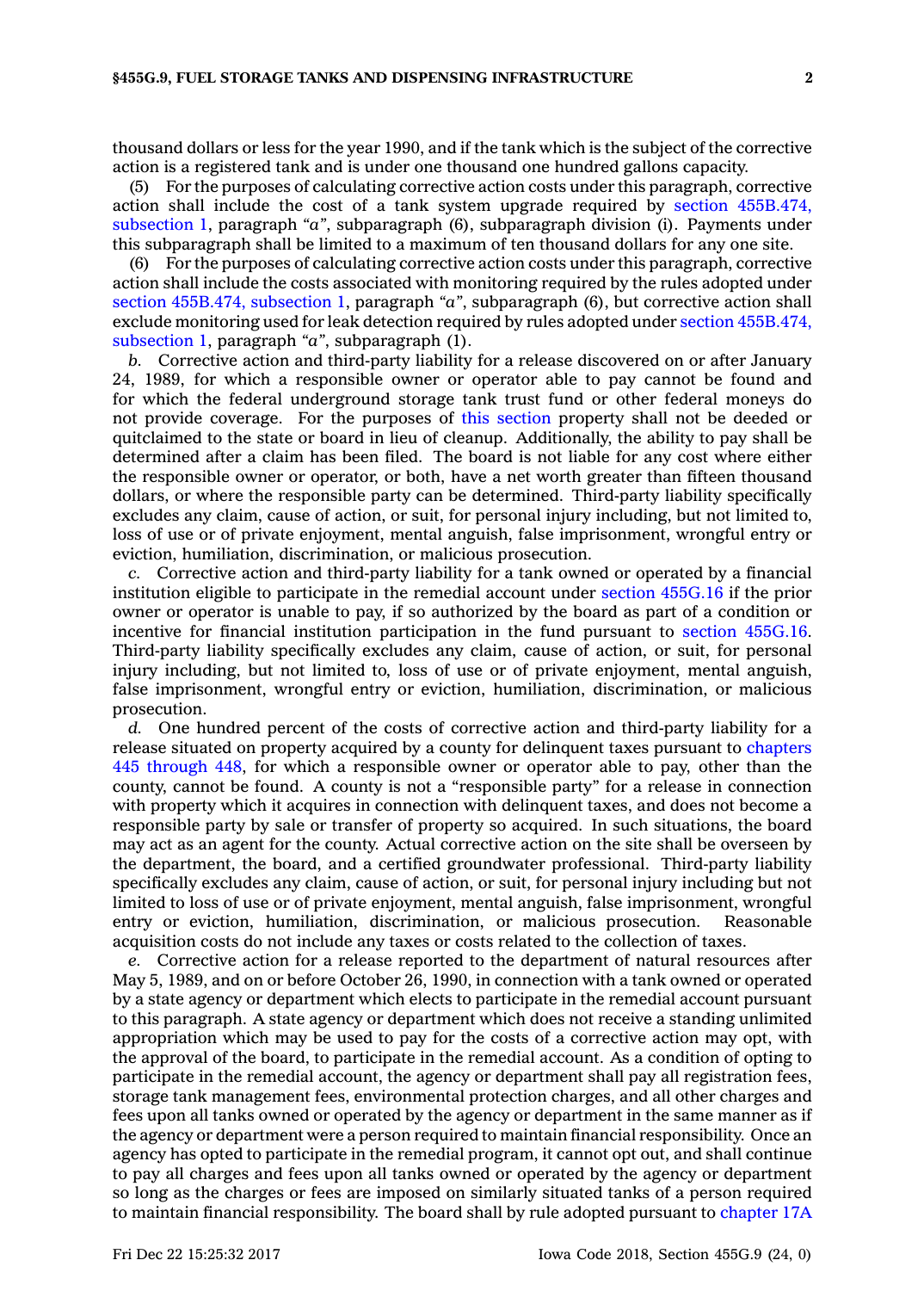provide the terms and conditions for <sup>a</sup> state agency or department to opt to participate in the remedial account. A state agency or department which opts to participate in the remedial account shall be subject to the minimum copayment schedule of [subsection](https://www.legis.iowa.gov/docs/code/455G.9.pdf) 4, as if the state agency or department were <sup>a</sup> person required to maintain financial responsibility.

*f.* One hundred percent of the costs up to twenty thousand dollars incurred by the board under section [455G.12A,](https://www.legis.iowa.gov/docs/code/455G.12A.pdf) subsection 2, paragraph *"b"*, for site cleanup reports. Costs of <sup>a</sup> site cleanup report which exceed twenty thousand dollars shall be considered <sup>a</sup> cost of corrective action and the amount shall be included in the calculations for corrective action cost copayments under [subsection](https://www.legis.iowa.gov/docs/code/455G.9.pdf) 4. The board shall have the discretion to authorize <sup>a</sup> site cleanup report payment in excess of twenty thousand dollars if the site is participating in community remediation.

*g.* (1) Corrective action for the costs of <sup>a</sup> release under all of the following conditions:

(a) The property upon which the tank causing the release was situated was transferred by inheritance, devise, or bequest.

(b) The property upon which the tank causing the release was situated has not been used to store or dispense petroleum since December 31, 1975.

(c) The person who received the property by inheritance, devise, or bequest was not the owner of the property during the period of time when the release which is the subject of the corrective action occurred.

(d) The release was reported to the board by October 26, 1991.

(2) Corrective action costs and copayment amounts under this paragraph *"g"* shall be paid in accordance with [subsection](https://www.legis.iowa.gov/docs/code/455G.9.pdf) 4.

(3) A person requesting benefits under this paragraph *"g"* may establish that the conditions of subparagraph (1), subparagraph divisions (a), (b), and (c), are met through the use of supporting documents, including <sup>a</sup> personal affidavit.

*h.* One hundred percent of the costs of corrective action for <sup>a</sup> governmental subdivision in connection with <sup>a</sup> tank which was in place on the date the release was discovered or reported if the governmental subdivision did not own or operate the tank which caused the release and if the governmental subdivision did not obtain the property upon which the tank giving rise to the release is located on or after May 3, 1991. Property acquired pursuant to eminent domain in connection with <sup>a</sup> United States department of housing and urban development approved urban renewal project is eligible for payment of costs under this paragraph whether or not the property was acquired on or after May 3, 1991.

*i.* Notwithstanding section 455G.1, [subsection](https://www.legis.iowa.gov/docs/code/455G.1.pdf) 2, corrective action, for <sup>a</sup> release which was tested prior to October 26, 1990, and for which the site was issued <sup>a</sup> no-further-action letter by the department of natural resources and which was later determined, due to sale of the property or removal of <sup>a</sup> nonoperating tank, to require remediation which was reported to the administrator by October 26, 1992, in an amount as specified in [subsection](https://www.legis.iowa.gov/docs/code/455G.9.pdf) 4. In order to qualify for benefits under this paragraph, the applicant must not have operated <sup>a</sup> tank on the property during the period of time for which the applicant owned the property and the applicant must not be <sup>a</sup> financial institution.

*j.* One hundred percent of the costs of corrective action for a governmental subdivision in connection with <sup>a</sup> tank if the governmental subdivision did not own or operate the tank from which the release occurred, and the property was acquired pursuant to eminent domain after the release occurred. A governmental subdivision which acquires property pursuant to eminent domain in order to obtain benefits under this paragraph is not <sup>a</sup> responsible party for <sup>a</sup> release in connection with property which it acquired, and does not become <sup>a</sup> responsible party by sale or transfer of property so acquired.

*k.* Pursuant to an agreement between the board and the department of natural resources, assessment and corrective action arising out of releases at sites for which <sup>a</sup> no further action certificate has been issued pursuant to section [455B.474](https://www.legis.iowa.gov/docs/code/455B.474.pdf), when the department determines that an unreasonable risk to public health and safety may still exist or that previously reported upon applicable target levels have been exceeded. At <sup>a</sup> minimum, the agreement shall address eligible costs, contracting for services, and conditions under which sites may be reevaluated.

*l.* Up to fifteen thousand dollars for the permanent closure of an underground storage tank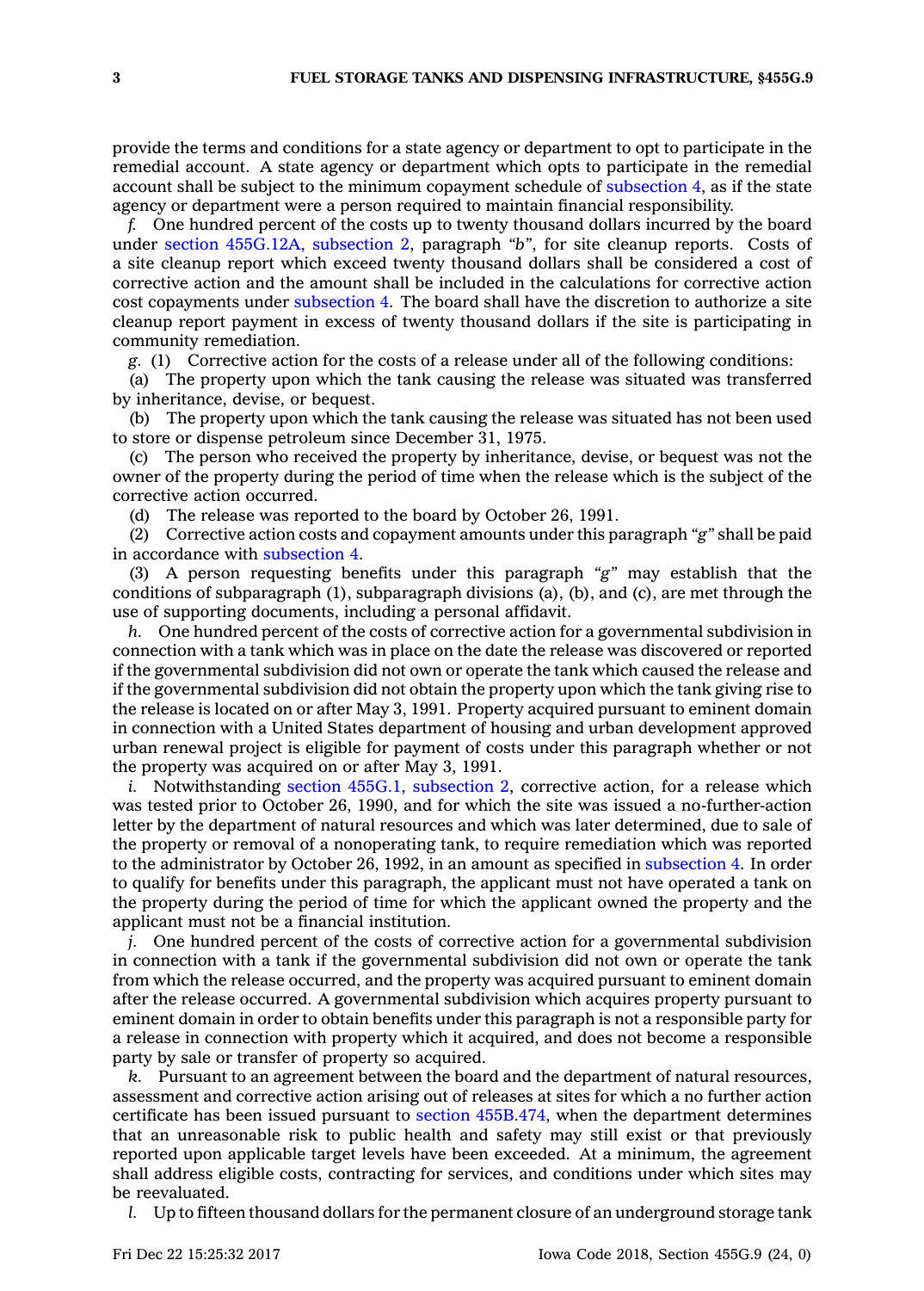system that does not meet performance standards for new or upgraded tanks or is otherwise required to be closed pursuant to rules adopted by the environmental protection commission pursuant to section [455B.474](https://www.legis.iowa.gov/docs/code/455B.474.pdf). Reimbursement is limited to costs approved by the board prior to the closure activities.

2. *Remedial account funding.* The remedial account shall be funded by that portion of the proceeds of the use tax imposed under chapter 423, [subchapter](https://www.legis.iowa.gov/docs/code//423.pdf) III, and other moneys and revenues budgeted to the remedial account by the board.

3. *Trust fund to be established.* When the remedial account has accumulated sufficient capital to provide dependable income to cover the expenses of expected future releases or expected future losses for which no responsible owner is available, the excess capital shall be transferred to <sup>a</sup> trust fund administered by the board and created for that purpose.

4. *Minimum copayment schedule.*

*a.* An owner or operator shall be required to pay the greater of five thousand dollars or eighteen percent of the first eighty thousand dollars of the total costs of corrective action for that release, except for claims pursuant to section [455G.21](https://www.legis.iowa.gov/docs/code/455G.21.pdf), where the claimant is not <sup>a</sup> responsible party or potentially responsible party for the site for which the claim is filed.

*b.* If <sup>a</sup> site's actual expenses exceed eighty thousand dollars, the remedial account shall pay the remainder, as required by federal regulations, of the total costs of the corrective action for that release, not to exceed one million dollars, except that <sup>a</sup> county shall not be required to pay <sup>a</sup> copayment in connection with <sup>a</sup> release situated on property acquired in connection with delinquent taxes, as provided in [subsection](https://www.legis.iowa.gov/docs/code/455G.9.pdf) 1, paragraph *"d"*, unless subsequent to acquisition the county actively operates <sup>a</sup> tank on the property for purposes other than risk assessment, risk management, or tank closure.

5. *Recovery of gain on sale of property.*

*a.* If an owner or operator ceases to own or operate <sup>a</sup> tank site for which remedial account benefits were received within ten years of the receipt of any account benefit and sells or transfers <sup>a</sup> property interest in the tank site for an amount which exceeds one hundred twenty percent of the precorrective action value, adjusted for equipment and capital improvements, the owner or operator shall refund to the remedial account an amount equal to ninety percent of the amount in excess of one hundred twenty percent of the precorrective action value up to <sup>a</sup> maximum of the expenses incurred by the remedial account associated with the tank site plus interest, equal to the interest for the most recent twelve-month period for the most recent bond issue for the fund, on the expenses incurred, compounded annually. An owner or operator under this [subsection](https://www.legis.iowa.gov/docs/code/455G.9.pdf) shall notify the board of the sale or transfer of the property interest in the tank site. Expenses incurred by the fund are <sup>a</sup> lien upon the property recordable and collectible in the same manner as the lien provided for in section [424.11,](https://www.legis.iowa.gov/docs/code/2016/424.11.pdf) Code 2016, at the time of sale or transfer, subject to the terms of this [section](https://www.legis.iowa.gov/docs/code/455G.9.pdf).

*b.* This [subsection](https://www.legis.iowa.gov/docs/code/455G.9.pdf) shall not apply if the sale or transfer is pursuant to <sup>a</sup> power of eminent domain, or benefits. When federal cleanup funds are recovered, the funds are to be deposited to the remedial account of the fund and used solely for the purpose of future cleanup activities.

6. *Recurring releases treated as <sup>a</sup> newly reported release.* A release shall be treated as <sup>a</sup> release reported on or after May 5, 1989, if prior to May 5, 1989, <sup>a</sup> release was reported to the department, corrective action was taken pursuant to <sup>a</sup> site cleanup report approved by the department, and the work performed was accepted by the department. For purposes of [this](https://www.legis.iowa.gov/docs/code/455G.9.pdf) [subsection](https://www.legis.iowa.gov/docs/code/455G.9.pdf), work performed is accepted by the department if the department did not order further action within ninety days of the date on which the department had notice that the work was completed, unless the department clearly indicated in writing to the owner, operator, contractor, or other agent that additional work would be required beyond that specified in the site cleanup report or in addition to the work actually performed.

7. *Expenses of cleanup not required.* When an owner or operator who is eligible for benefits under this [subchapter](https://www.legis.iowa.gov/docs/code//455G.pdf) is allowed by the department of natural resources to monitor in place, the expenses incurred for cleanup beyond the level required by the department of natural resources may be covered under any of the accounts established under the fund only if approved by the board as cost-effective relative to the department accepted monitoring plan or relative to the repeal date specified in section [424.19,](https://www.legis.iowa.gov/docs/code/2016/424.19.pdf) Code 2016. The cleanup expenses incurred for work completed beyond what is required is the responsibility of the